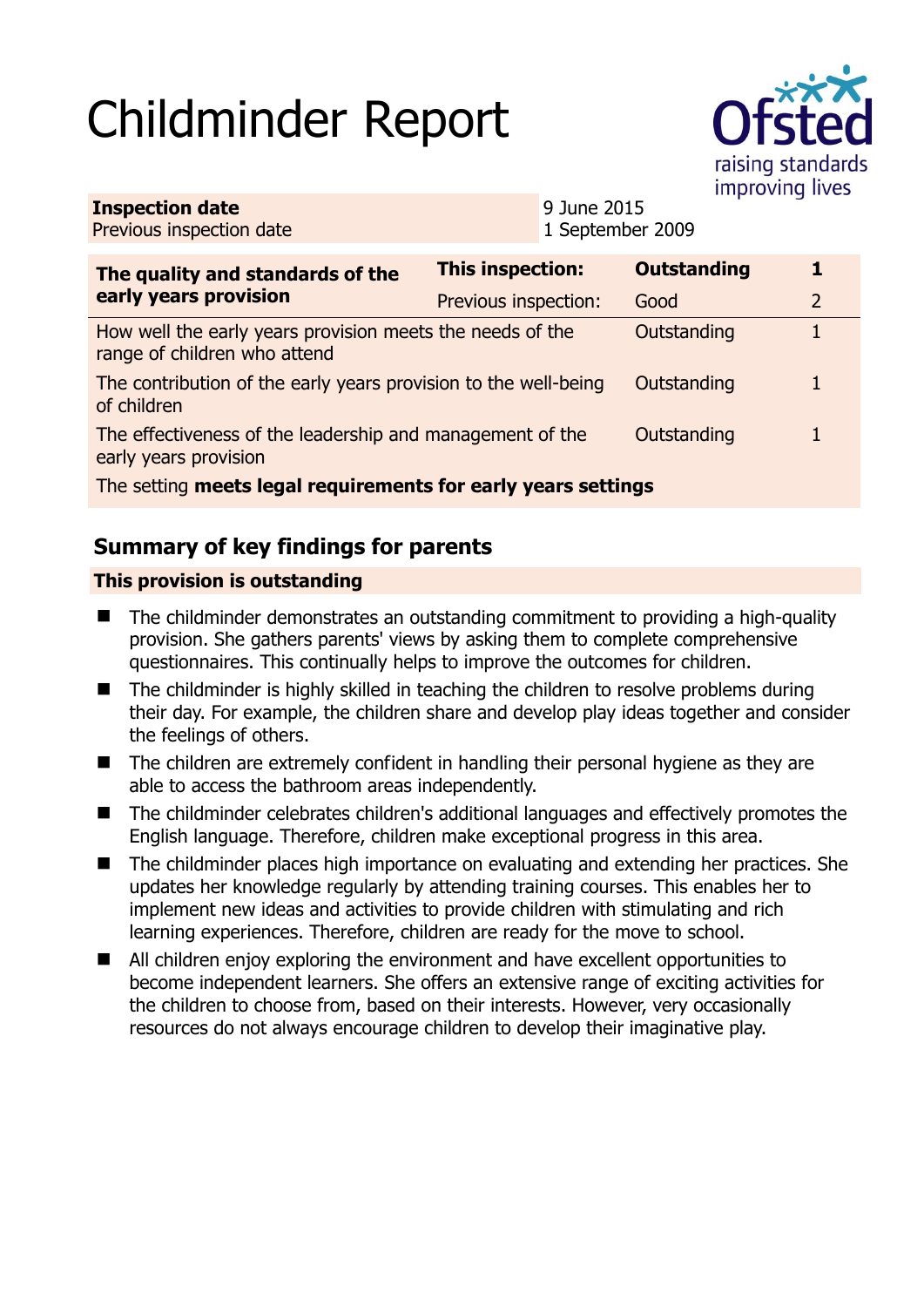## **What the setting needs to do to improve further**

#### **To further improve the quality of the early years provision the provider should:**

 $\blacksquare$  review and improve resources to strengthen children's imaginative play further.

#### **Inspection activities**

- The inspector spoke with the childminder at appropriate times throughout the inspection about her practice and the systems she uses for observation, assessment and planning.
- The inspector observed the childminder and children taking part in activities in the home and garden.
- The inspector sampled documents the childminder uses to support her practices.
- The inspector took account of the views of parents from questionnaires provided by the childminder.

#### **Inspector**

Natasha Blackwell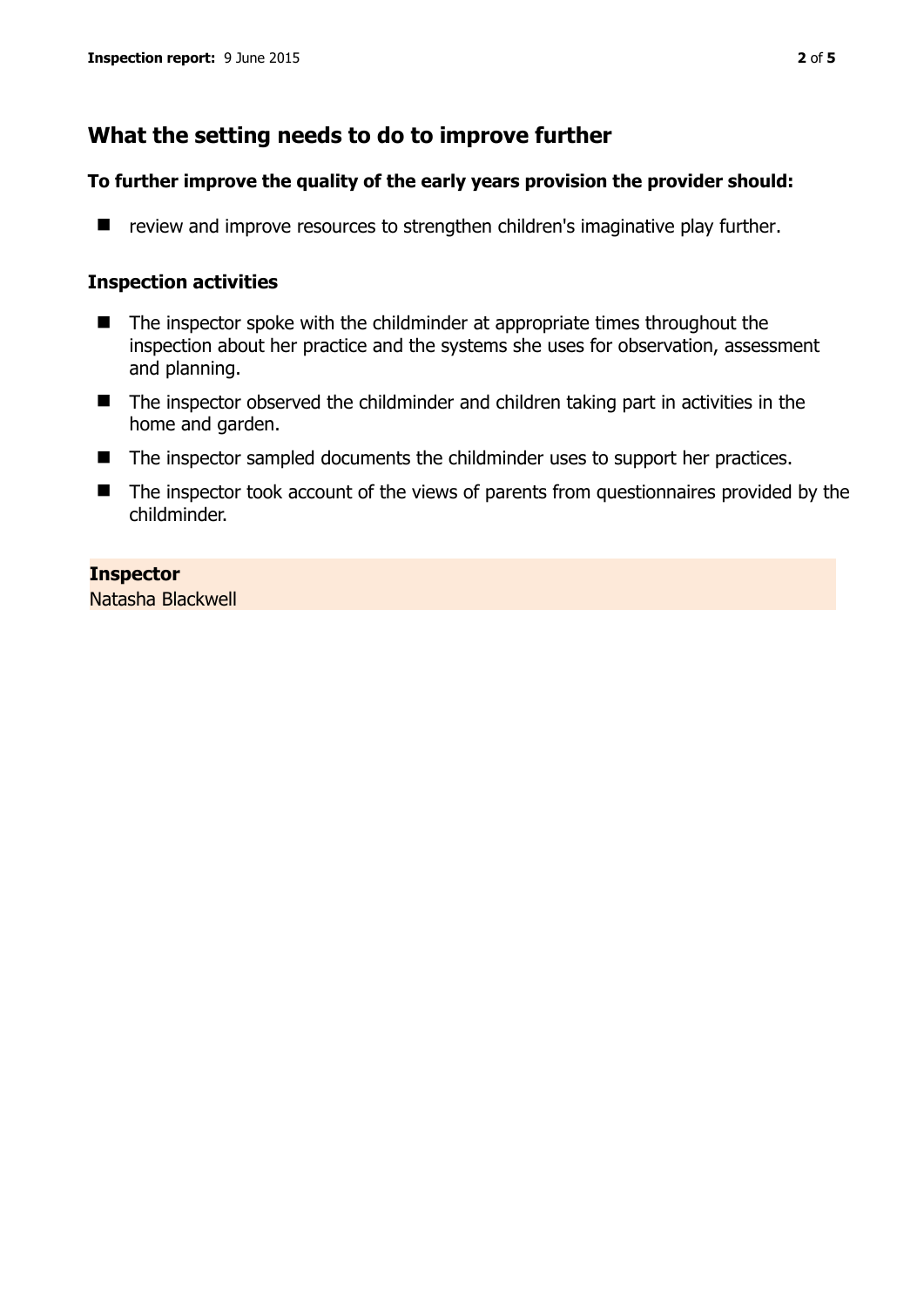## **Inspection findings**

#### **How well the early years provision meets the needs of the range of children who attend. This is outstanding**

The childminder's home is highly stimulating and very attractively set up. As a result, this motivates children who are extremely keen to learn. The childminder shares excellent information with parents about children's activities and achievements. This ensures a highly consistent approach to learning between children's home and the childminder. The childminder expertly combines children's interests or development needs into their learning. For example, she introduced a topic about mini-beasts to help children overcome anxieties of insects. The childminder's observations and assessments on children are clear and extremely precise at all stages. She uses these to plan challenging activities for children to progress on to their next stage of learning.

#### **The contribution of the early years provision to the well-being of children is outstanding**

The childminder is highly skilled. She knows when to participate to encourage play and when to stand back and let children lead their own activities. Children show high levels of involvement and self-control during daily routines, and take the feelings of others into consideration. This develops an exceptional level of emotional well-being. Children benefit from regular trips to toy libraries to develop their social skills. This helps enhance the stimulating activities the childminder already provides. For example, children are keen to show what toys they have borrowed to develop their imaginative skills in role play about hotels. The childminders outdoor environment is highly stimulating and the children are able to access this in weathers. The childminder provides a shelter to encourage children to freely move from inside to outside. This has a positive impact on children's physical well-being. They are able to carry through with their play ideas and develop their enjoyable experiences further.

#### **The effectiveness of the leadership and management of the early years provision is outstanding**

The childminder ensures she provides an extremely safe environment for children. She has an excellent understanding of her role and responsibility in protecting children at all times. She regularly updates her safeguarding and child protection knowledge. The childminder has an excellent knowledge of the Early Years Foundation Stage and meets all requirements very effectively. The childminder has an exceptionally good understanding of how to prepare children for the next stage of their learning. For example, she works extremely closely with parents to ensure children have a smooth move on to school.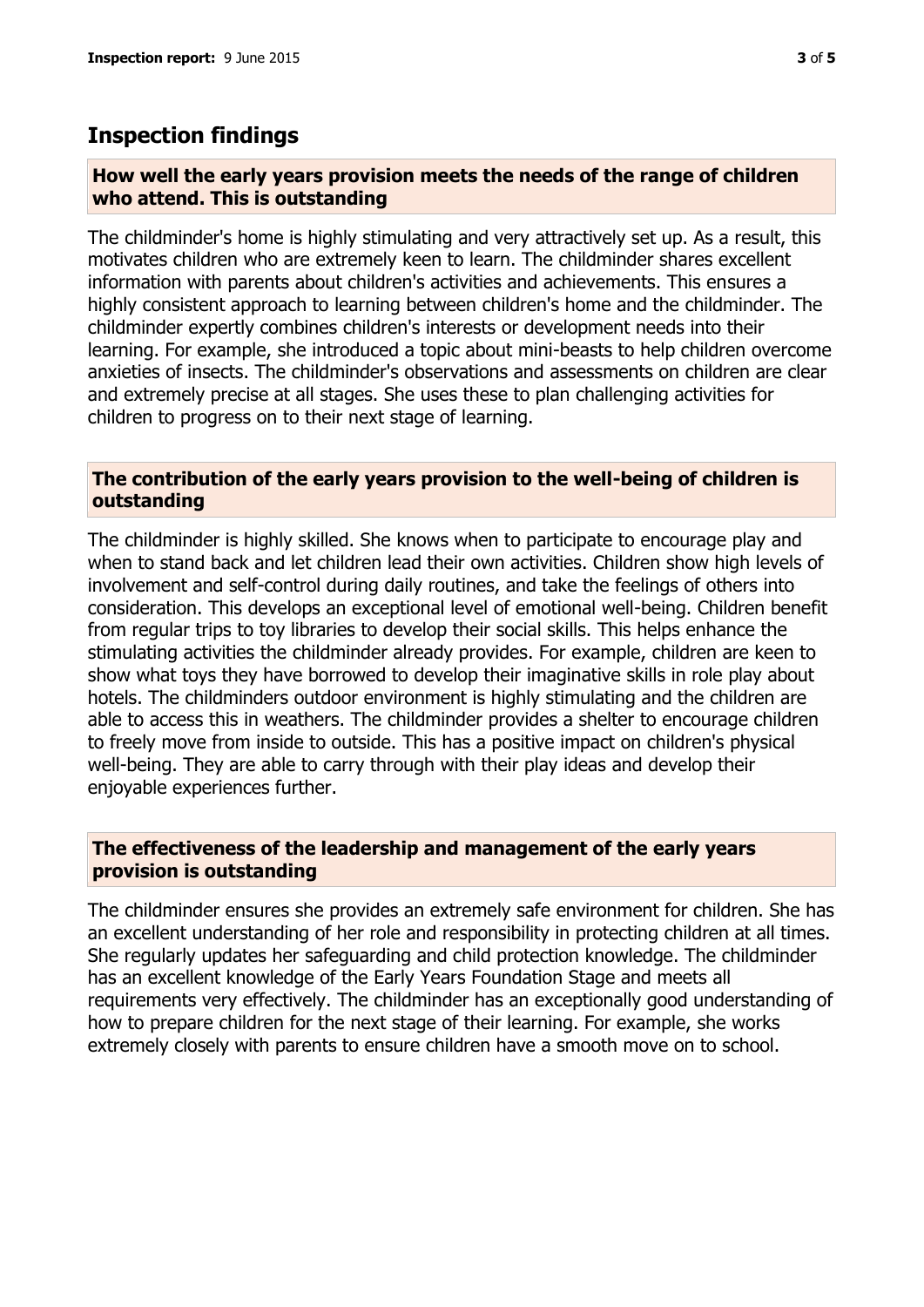## **Setting details**

| Unique reference number       | EY379948              |
|-------------------------------|-----------------------|
| <b>Local authority</b>        | <b>Waltham Forest</b> |
| <b>Inspection number</b>      | 829640                |
| <b>Type of provision</b>      | Childminder           |
| <b>Registration category</b>  | Childminder           |
| <b>Age range of children</b>  | $0 - 8$               |
| <b>Total number of places</b> | 6                     |
| Number of children on roll    | $\overline{2}$        |
| <b>Name of provider</b>       |                       |
| Date of previous inspection   | 1 September 2009      |
| <b>Telephone number</b>       |                       |

The childminder registered in 2008. She lives in Walthamstow in the London Borough of Waltham Forest. The childminder operates every weekday throughout the year, from 7.30am to 5.30pm.

This inspection was carried out by Ofsted under sections 49 and 50 of the Childcare Act 2006 on the quality and standards of provision that is registered on the Early Years Register. The registered person must ensure that this provision complies with the statutory framework for children's learning, development and care, known as the Early Years Foundation Stage.

Any complaints about the inspection or the report should be made following the procedures set out in the guidance 'Complaints procedure: raising concerns and making complaints about Ofsted', which is available from Ofsted's website: www.gov.uk/government/organisations/ofsted. If you would like Ofsted to send you a copy of the guidance, please telephone 0300 123 4234, or email enquiries@ofsted.gov.uk.